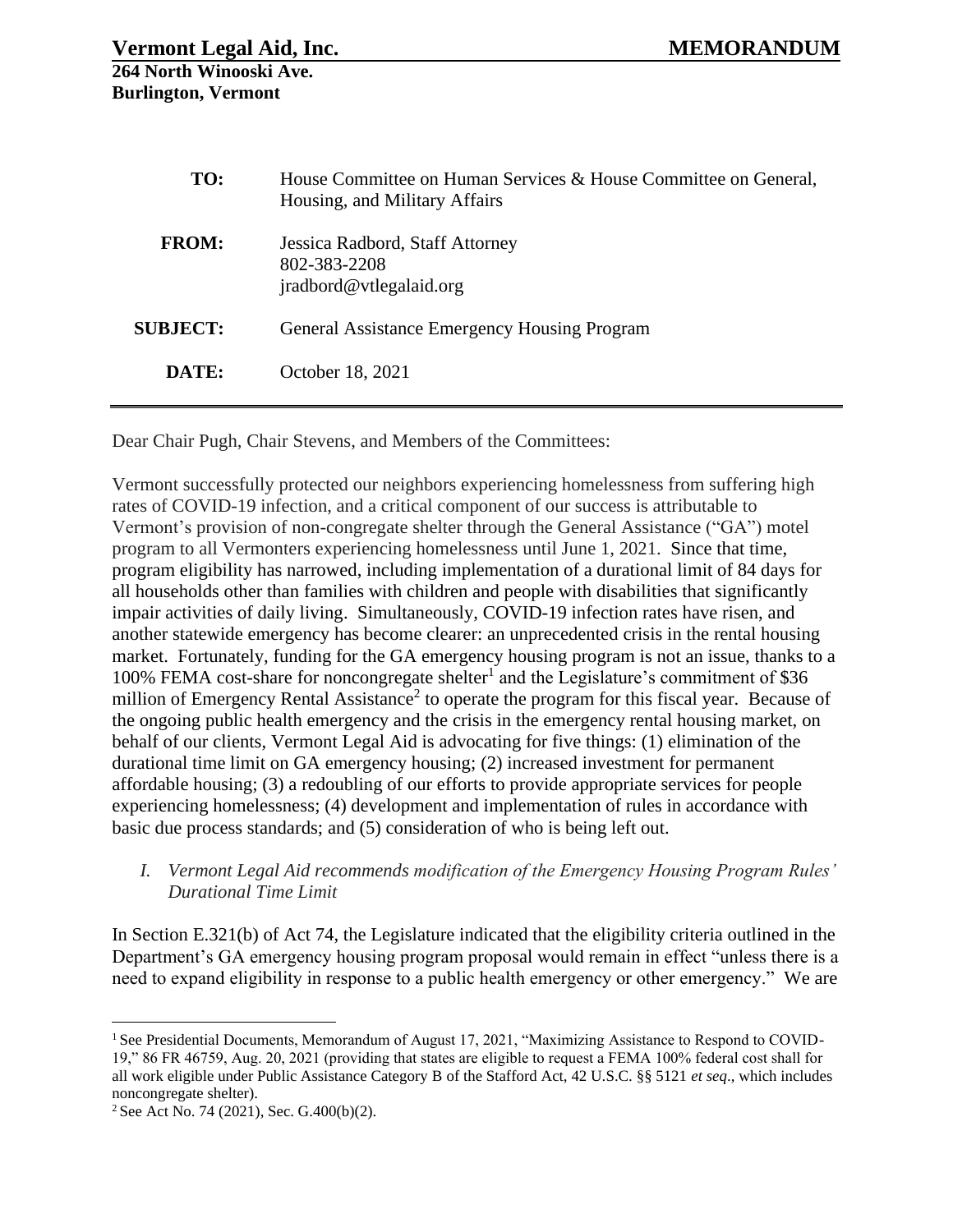currently facing both a public health emergency, and an emergency in the rental housing market, so modification of program rules to eliminate the durational time limit is necessary.

The public health emergency presented by COVID-19 is still with us. A nationwide public health emergency, declared by the United States Department of Health & Human Services, is in effect.<sup>3</sup> Here in Vermont, in consultation with the Agency of Human Services, Vermont Emergency Management sent a letter to FEMA on September 9, 2021, indicating that noncongregate shelter for individuals and families experiencing homelessness is "necessary in this Public Health Emergency to save lives, to protect public health, and to ensure public safety, as well as to lessen or avert the threat of a healthcare catastrophe."<sup>4</sup> In that letter, VEM notes that "Vermont continues to explore many options to address housing Vermont's vulnerable populations," but that "the best available course of action is to utilize existing programs in place, namely the 'motel voucher' emergency housing program." When the Administration has so recently advised FEMA that noncongregate shelter in motels is the best available course of action and is needed to protect public health and save lives, it is wholly arbitrary and capricious for the Department to refuse to modify the program rules to allow vulnerable Vermonters to remain sheltered.

We are also facing another kind of emergency – an unprecedented crisis in the rental housing market. Anecdotal reports demonstrate the breadth of the problem:

- VSHA recently reported that only 50% of families with Housing Choice Vouchers have been able to secure a rental unit, they are seeing significant increases in rents, and many landlords who have participate in the voucher program for years are opting to sell their rental units, further limiting the availability of affordable rental housing in Vermont.
- A landlord that owns a large number of rental units reported that they have gone from seeing few out-of-state applicants for available apartments to 60% out-of-state applicants.
- Several landlords reported seeing a significant increase in applications from students due to increased enrollments.
- Tenants report receiving notice of dramatic rent increases, and some landlords have reported that they have been able to increase rents up to \$800 per month due to high demand.
- In one county, case managers for people experiencing and at risk of homelessness in reported that they have only placed one tenant in a private market rental unit in the last two months.

Although rental assistance is available for GA motel residents, that rental assistance is of no use if no rental unit is available. It has become clear over the last few months that there is a crisis of historic proportions occurring in the rental housing market in Vermont, and it will not be resolved within just a few months. The program rules should be modified to eliminate the durational limit on emergency housing benefits.

<sup>&</sup>lt;sup>3</sup> See "Renewal of Determination That A Public Health Emergency Exists," available at [https://www.phe.gov/emergency/news/healthactions/phe/Pages/COVID-19July2021.aspx.](https://www.phe.gov/emergency/news/healthactions/phe/Pages/COVID-19July2021.aspx)

<sup>4</sup> See letter from Ben Rose, Recovery and Mitigation Section Chief, Vermont Emergency Management, to Paul F. Ford, Acting Regional Administrator, Federal Emergency Management (Sept. 9, 2021), attached.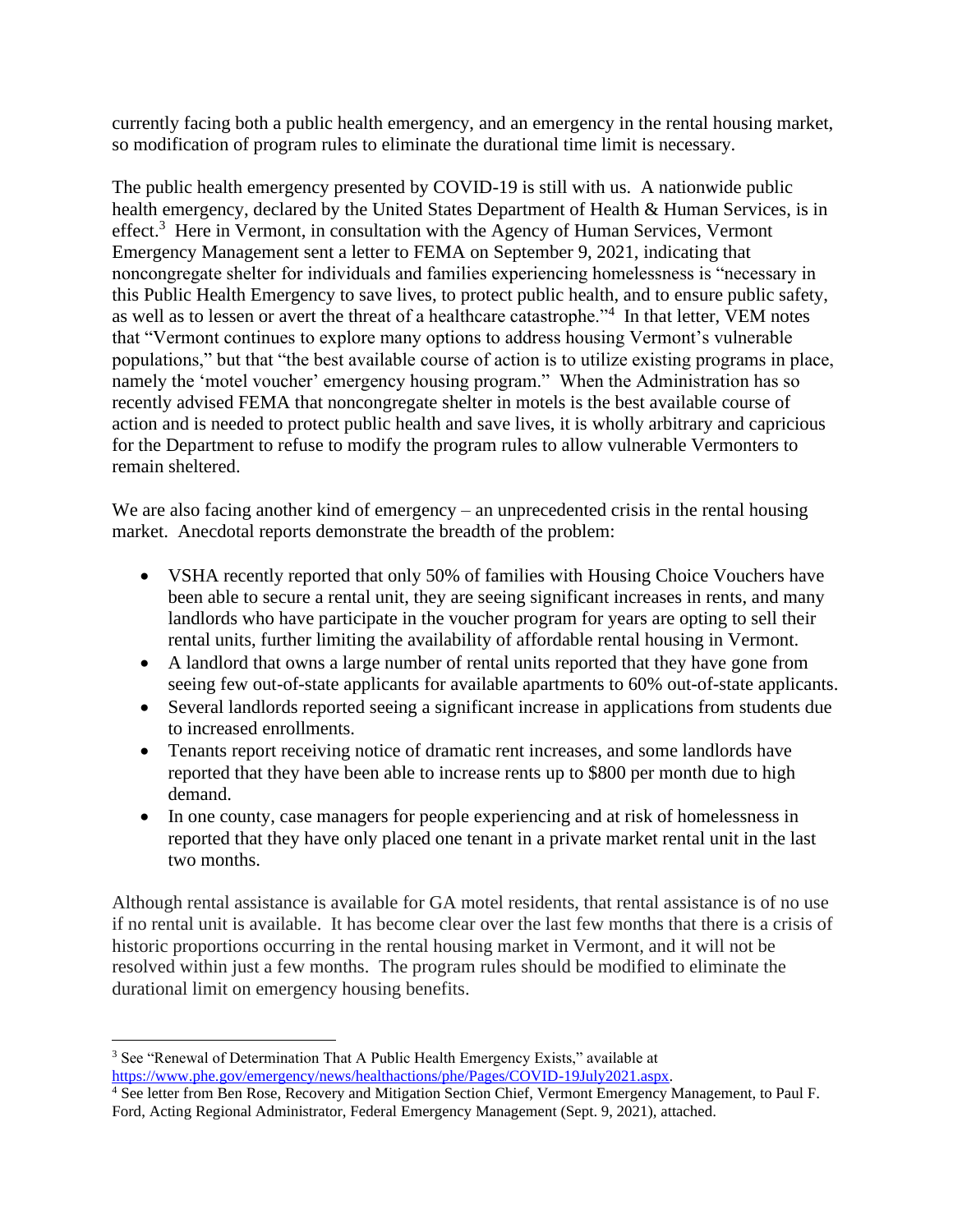## *II. Additional investment in low-barrier permanent affordable housing is needed.*

Vermont committed to a historic level of investment in affordable housing development during the last legislative session, but additional funding is warranted to confront the crisis in the rental housing market.

In addition to increasing investment in affordable housing, Vermont Legal Aid recommends that lawmakers require any affordable housing developed with ARPA funding implement low barriers to access. The participants in the GA emergency housing program often have no or poor credit, no rental history or a negative rental history, and so forth. Housing developed with ARPA funds, unlike many other funding streams for affordable housing, has no mandatory screening criteria. A review of the applicable federal law indicates that Vermont would not be barred from requiring ARPA-funded housing to use the least restrictive eligibility criteria feasible.

## *III. We need both housing and services to fulfill the promise of Olmstead.*

Pursuant to *Olmstead v. L.C*., 527 U.S. 581 (1999), people with disabilities have a right to live and receive services in the most community-integrated settings appropriate to their wants and needs. To fulfill the promise of *Olmstead*, we must ensure that we have an adequate supply of affordable housing and community support programs for people with disabilities of all forms, including mental health disabilities and substance use disorder. 5

Josh Davis of Groundworks Collaborative and Paul Dragon of CVOEO have highlighted some of the service needs of participants in the GA emergency housing program. I think it is also important to hear from participants in the GA emergency housing program and people with lived experience of homelessness about what services they need and want, and what barriers they confront as they try to access services.

## *IV. Rule development and implementation must comply with basic due process standards*

The Commissioner of the Department for Children and Families is authorized to establish rules for the emergency housing program, but those rules must be established in accordance with the law. Over the last month, I have appreciated the opportunity to engage in discussions with the Department about the 84-day durational limit on benefits, and I understand that the Department has sought input from some other stakeholders. However, to the best of my knowledge, the Department has offered no notice to program participants or concerned members of the public of an opportunity to submit comments or be heard on this matter. Instead, people with lived experience of homelessness have camped outside the Statehouse as an attempt to communicate their needs, and residents of the motels have appeared on the evening news. The people want to be heard. A program for Vermonters experiencing homelessness should be subject to the same

<sup>5</sup> See *Vermont 2020: Reforming Vermont's Mental Health System, Report to the Legislature on the Implementation of Act 79* (January 15, 2020), *available at* 

https://mentalhealth.vermont.gov/sites/mhnew/files/documents/AboutUs/Leg/2020-

ACT\_79\_REPORT\_011520\_FINAL\_Corrected.pdf.; also see Act 82, *An act relating to examining mental health care and care coordination* (2017).